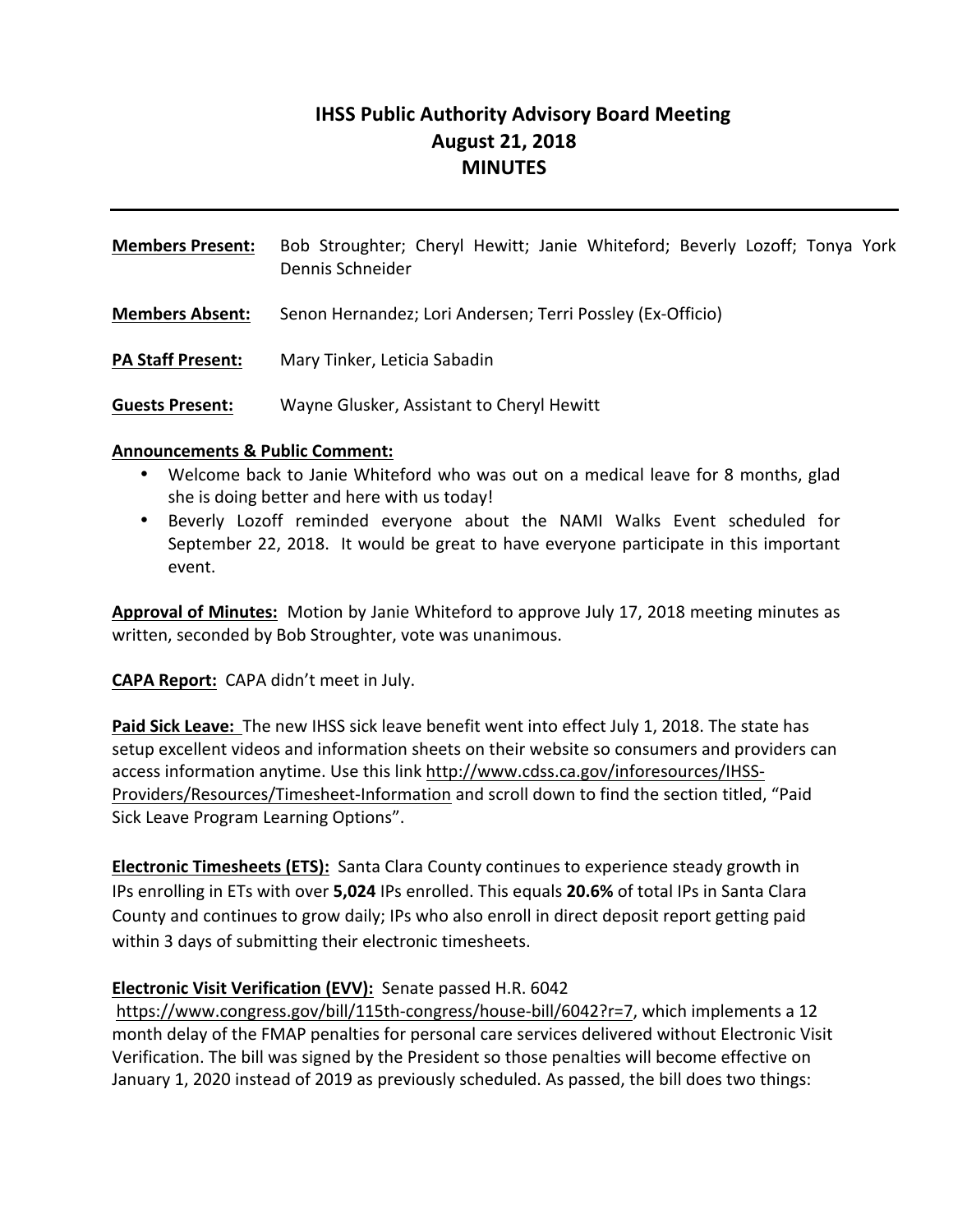1) Delays FMAP reductions from 2019 to 2020, and extends the "good faith effort exemption" from FMAP penalties through the end of Calendar Year 2020 for those states that qualify; and 2) Requires CMS to conduct at least one public meeting and communicate regularly with stakeholders during the implementation process.

Legislative Update: The Legislature reconvened August 6<sup>th</sup>, after a month off. They hit the ground running with Senate Appropriations Committee meeting, and will continue the heavy lifting with Assembly Appropriations Committee meeting on Wednesday. For the remainder of August, the Legislature will be busy with fiscal committee hearings, floor hearings. Below, please find status reports on the bills we are tracking this session:

### AB 614 (Limon): Area Agency on Aging: Alzheimer's and Dementia specialist:

Current law requires the California Department of Aging to adopt policies and guidelines to carry out the purposes of the Alzheimer's Day Care-Resource Center Program, whereby direct services contractors receive funding to provide services to meet the special care needs of, and address the behavioral problems of, individuals with Alzheimer's disease or a disease of a related type. This bill would require each area agency on aging to maintain an Alzheimer's and dementia specialist to provide information, assistance, referrals, and options to families. *This* bill is currently on the Senate Appropriations Suspense File, where it will be taken up for *consideration in August.* **Recommended Position: Watch**

AB 1017 (Santiago): Collective Bargaining Agreements: arbitration: litigation. Current law, with regard to disputes concerning collective bargaining agreements for private employment, requires a court to award attorney's fees to a prevailing party in an action to compel arbitration of the disputes unless the other party has raised substantial and credible issues involving complex or significant questions of law or fact regarding whether or not the dispute is arbitrable. Current law also creates, in this context, a right to attorney's fees for a prevailing party in a court action to compel compliance with the decision or award of an arbitrator or grievance panel regarding the disputes, or for a prevailing appellee in the appeal of the decision of an arbitrator regarding the disputes, unless the other party or appellant, respectively, has raised substantial issues involving complex or significant questions of law. This bill would apply these provisions to public employment. **This bill is currently at the Senate Desk. Recommended Position: Watch.**

#### AB 1823 (Committee on Budget): In-Home Supportive Services: provider orientation.

Current law requires prospective providers of in-home supportive services to complete a provider orientation at the time of enrollment, and requires representatives of the recognized employee organization in the county to be permitted to make a presentation of up to 30 minutes at that orientation. Current law requires each public employer, as defined, to provide the exclusive representative mandatory access to its new employee orientations, and requires the parties, upon request of the employer or the exclusive representative, to negotiate regarding the structure, time, and manner of that access. This bill would provide that the above-described requirement to negotiate regarding the structure, time, and manner of the access of the exclusive representative to a new employee orientation applies to IHSS provider orientations in the Counties of Los Angeles, Merced, and Orange. This bill is currently on the **Senate Inactive File. Recommended Position: Oppose.**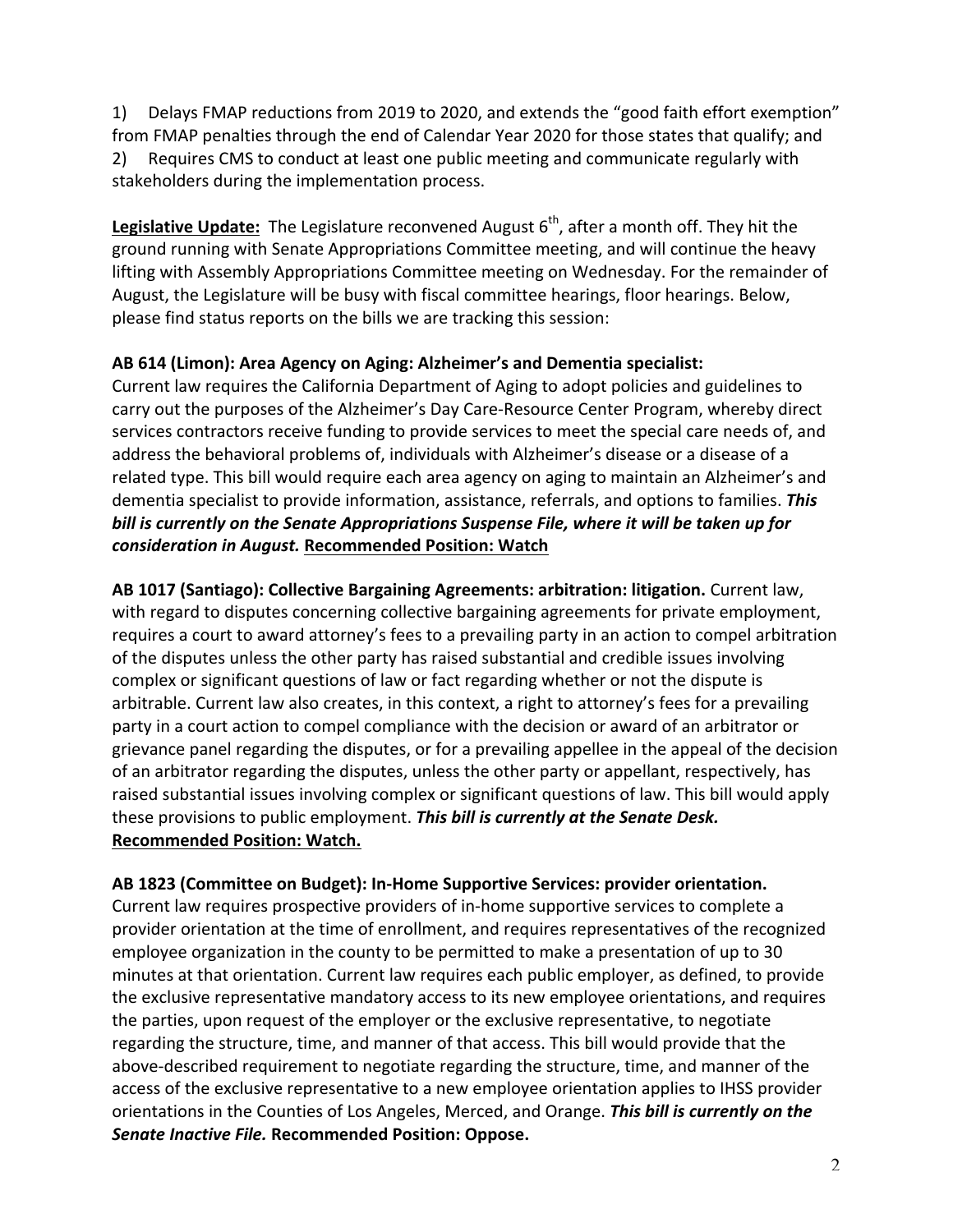AB 1909 (Nazarian): In-Home Supportive Services: written content translation. Would clarify that the State Department of Social Services is required to provide translations of written content, as defined, in languages spoken by a substantial number of providers of in-home supportive services. The bill would permit the department to work with counties and the County Welfare Directors Association to repurpose existing, county-produced translations of written content. . **This bill is currently on the** Senate Third Reading file, where it will be taken up for consideration in August. **Recommended Position: Co-Sponsor.**

AB 1937 (Santiago): Public Employment: payroll deductions. Current law prescribes various duties of the Controller in connection with deductions requested by employee organizations and other bona fide organizations regarding requests for deductions from the salaries and wages of their members. Current law prescribes the duties of the governing boards of school districts in regard to requests by certificated employees for deductions from the salaries and wages, and prescribes similar duties for the governing boards of community college districts. Current law authorizes a trial court employee or interpreter to permit a dues deduction from his or her salary in the same manner provided to public agency employees pursuant to specified law applicable to the state and the Controller, as described above. This bill would revise and recast these provisions. This bill is currently in the possession of the Senate Appropriations Committee, where it is scheduled to be heard on August 6. Recommended **Position: Watch.**

AB 2430 (Arambula): Medi-Cal: program for aged and disabled persons. Current law requires the department to exercise its option under federal law to implement a program for aged and disabled persons, as described. Current law requires an individual under these provisions to satisfy certain financial eligibility requirements, including, among other things, that his or her countable income does not exceed an income standard equal to 100% of the applicable federal poverty level, plus an income disregard of \$230 for an individual, or \$310 in the case of a couple, except that the income standard determined shall not be less than the SSI/SSP payment level for a disabled individual or couple, as applicable. This bill would instead require, upon receipt of federal approval, all countable income over 100% of the federal poverty level, up to 138% of the federal poverty level, to be disregarded, after taking all other disregards, deductions, and exclusions into account for those persons eligible under the program for aged and disabled persons. This bill is currently on the Senate Appropriations Committee Suspense file, where it will be taken up in August. Recommended Position: Support.

AB 2461 (Flora): Criminal History Information: subsequent arrest notification. Current law authorizes the Department of Justice to provide subsequent state or federal arrest or disposition notification to an entity authorized by state or federal law to receive state or federal summary criminal history information to assist in fulfilling employment, licensing, certification duties, or the duties of approving relative caregivers, nonrelative extended family members, and resource families upon the arrest or disposition of a person whose fingerprints are maintained on file at the Department of Justice or the Federal Bureau of Investigation as the result of an application for licensing, employment, certification, or approval. This bill would require the department to provide that information. This bill is currently in the possession of the Senate Appropriations Committee, where it is scheduled to be heard on August 6. **Recommended Position: Support.**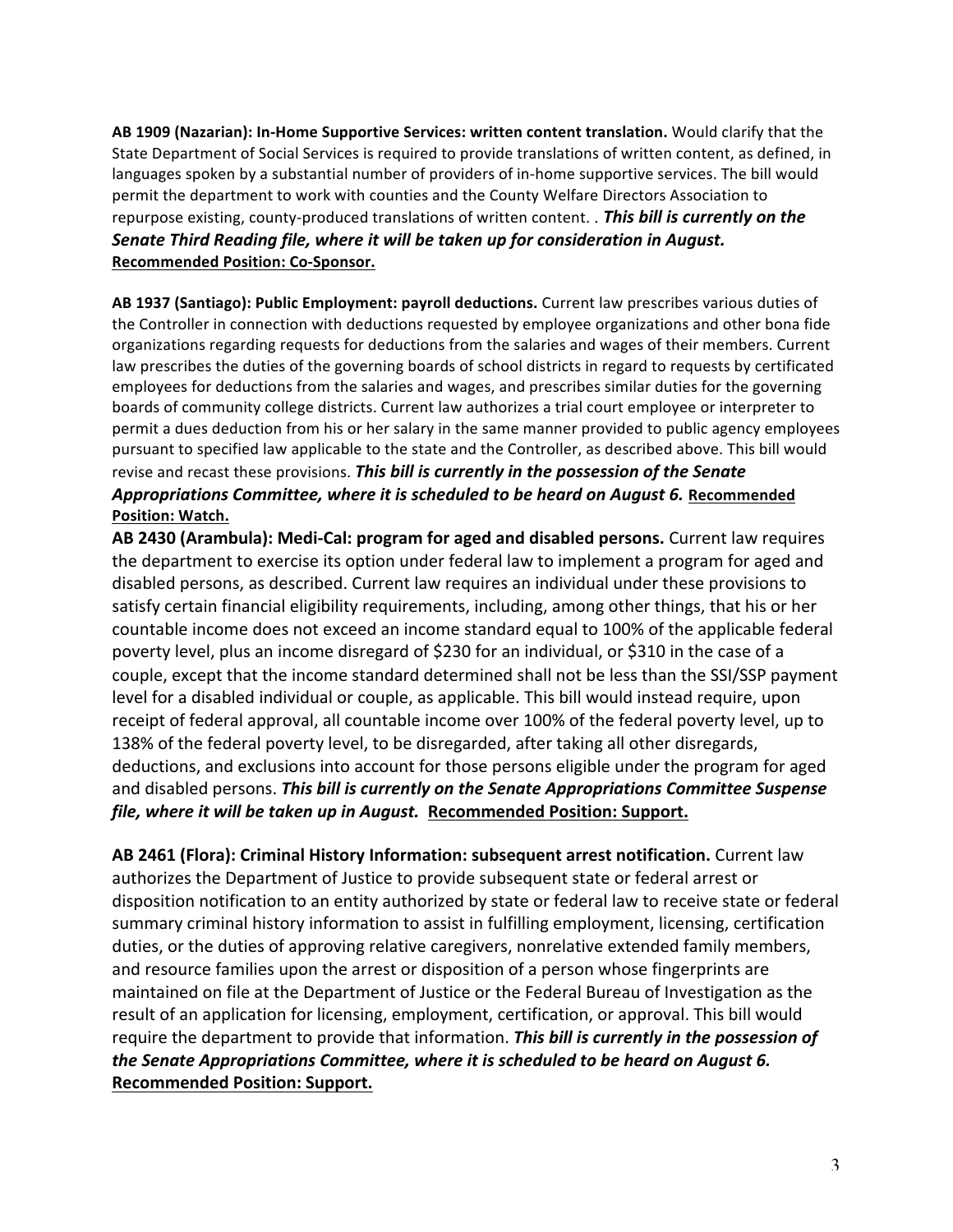AB 2872 (Carrillo): In-Home Supportive Services: peer-to-peer training. Current law authorizes a county board of supervisors to contract with a nonprofit consortium, or to establish a public authority, to provide in-home supportive services and requires those entities to perform specified functions, including providing training to providers and recipients. This bill would require the department to designate the hours, per county, to compensate providers of inhome supportive services for educating other providers, using peer-to-peer training, in subject areas relating to the program, including how to enroll as a new provider and how to navigate the program, as specified. This bill is currently in the possession of the Senate Appropriations **Committee, where it is scheduled to be heard on August 6. Recommended Position: Watch.** 

AB 3082 (Gonzalez-Fletcher): In-Home Supportive Services. Would require the department, on or before July 1, 2019, in consultation with interested stakeholders, to develop a program to address the issue of sexual harassment of IHSS providers. The bill would require the program to include a uniform statewide protocol to follow whenever a provider reports sexual harassment, a continuing program of sexual harassment education for providers and recipients, a procedure for providers to report sexual harassment with guidelines and timelines for investigation, and a procedure to ensure protection against retaliation. The bill would require the department, on or before July 1, 2020, and annually thereafter, to submit a report to the Legislature summarizing the outcomes of the program. **This bill is** *currently in the possession of the Senate Appropriations Committee, where it is scheduled to be heard on August 6. Recommended Position: Support.* 

AB 3200 (Kalra): Public Social Services: SSI/SSP. Under current law, benefit payments under SSP are calculated by establishing the maximum level of nonexempt income and federal SSI and state SSP benefits for each category of eligible recipient, with an annual cost-of-living adjustment, effective January 1 of each year. Current law prohibits, for each calendar year, commencing with the 2011 calendar year, any cost-of-living adjustment from being made to the maximum benefit payment unless otherwise specified by statute, except for the pass along of any cost-of-living increase in the federal SSI benefits. Current law continuously appropriates funds for the implementation of SSP. This bill would reinstate the cost-of-living adjustment beginning January 1 of the 2019 calendar year. This bill is currently in the possession of the Senate Appropriations Committee, where it is scheduled to be heard on August 6. **Recommended Position: Support.**

SB 1040 (Dodd) In-Home Supportive Services: natural disaster resulting in a state of **emergency.** The California Emergency Services Act authorizes the Governor to declare a state of emergency under specified conditions and requires a county, including a city and county, to update its emergency plan to address, among other things, how the access and functional needs population, as defined, is served by emergency communications, evacuation, and sheltering. This bill would require a county to use a void and reissue warrant process for any provider who lost or had damaged an uncashed warrant because of a natural disaster resulting in a state of emergency. The bill would require a county, including a city and county, at the next update to its emergency plan, to integrate and require the assessment and provision of supportive services to IHSS recipients. This bill is currently in the possession of the Assembly *Appropriations Committee, where it will be heard August 8<sup>th</sup>. Recommended Position:* **Sponsor.**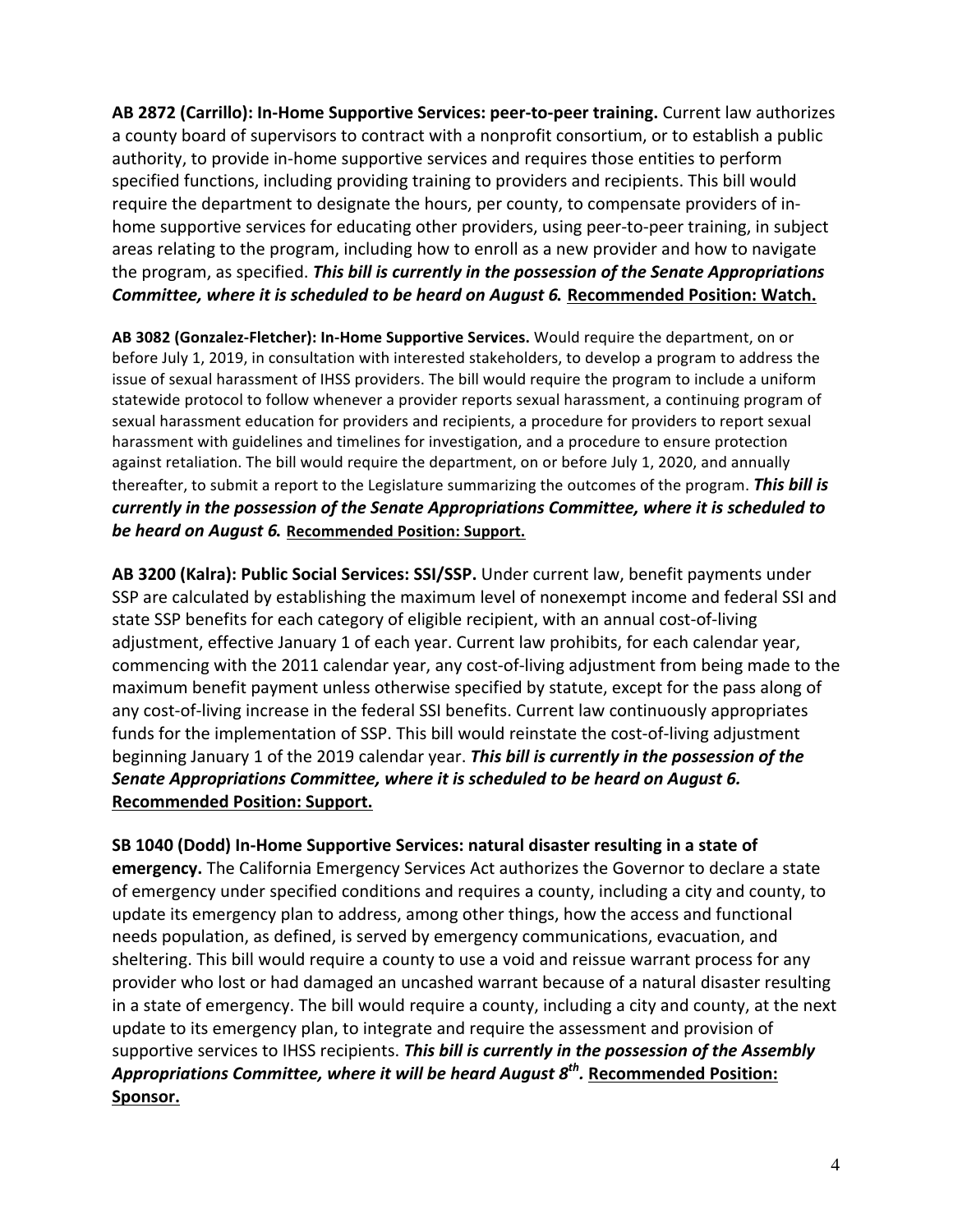## **PROGRAMS REPORT**

**Benefits Administration:** There were 11,302 IPs enrolled in the Valley Health Plan with 5,183 of those in the Classic Plan and 6,119 in the Preferred Plan in July. There were 11,981 IPs enrolled in the Dental/Vision plans during the month of July. There were **103** Smart Pass VTA Cards issued.

### **Enrollment:**

Number of IPs enrolled: **480** Fingerprints Failed: **0**

Estimated number of individuals attending group enrollment sessions was 50 to 70 per session. Group sessions are generally held on Fridays with approximately 480 attending in July.

**Registry Services:** There are 468 active IPs on the registry and 1068 active consumers. The registry:

- Completed 62 new consumer intakes and reactivated 78 consumers
- Attained **42** matches
- Provided **526** new interventions

**Consumer Training:** The Call and Connect session scheduled for July, "Staying Cool and Active in Summer Heat" was cancelled due to no one pre-registering.

**Public Authority Phone Calls:** The Public Authority handled a total of 5,589 phone calls during July. Breakdown of the calls:

- Registry **3,449**
- Enrollment  **698**
- General  **314**
- Benefits **1,128**

**Care Coaching:** The Registry received 23 referrals for Care Coaching in the month of July. **Four** referrals were received from Santa Clara Family Health Plan and none from Anthem Blue Cross. **One** home visit was conducted at a hospital or other facility to prepare for discharge of the individual. There were 22 in-home visits made. The number of home-visits dropped due to the loss of one Care Coordinator, recruitment is underway to fill this position.

- Total active consumers **114**
- Total inactive consumers 235

**Urgent Care Registry** There was 30 hours of services authorized in July.

**Expedited Registry:** Expedited Registry received 6 referrals in July.

**Registry Introductory Training (RIT):** There were 2 RIT sessions held in July with 23 individuals invited and 14 actually participating.

- Conducted **16** interviews
- Called **115** references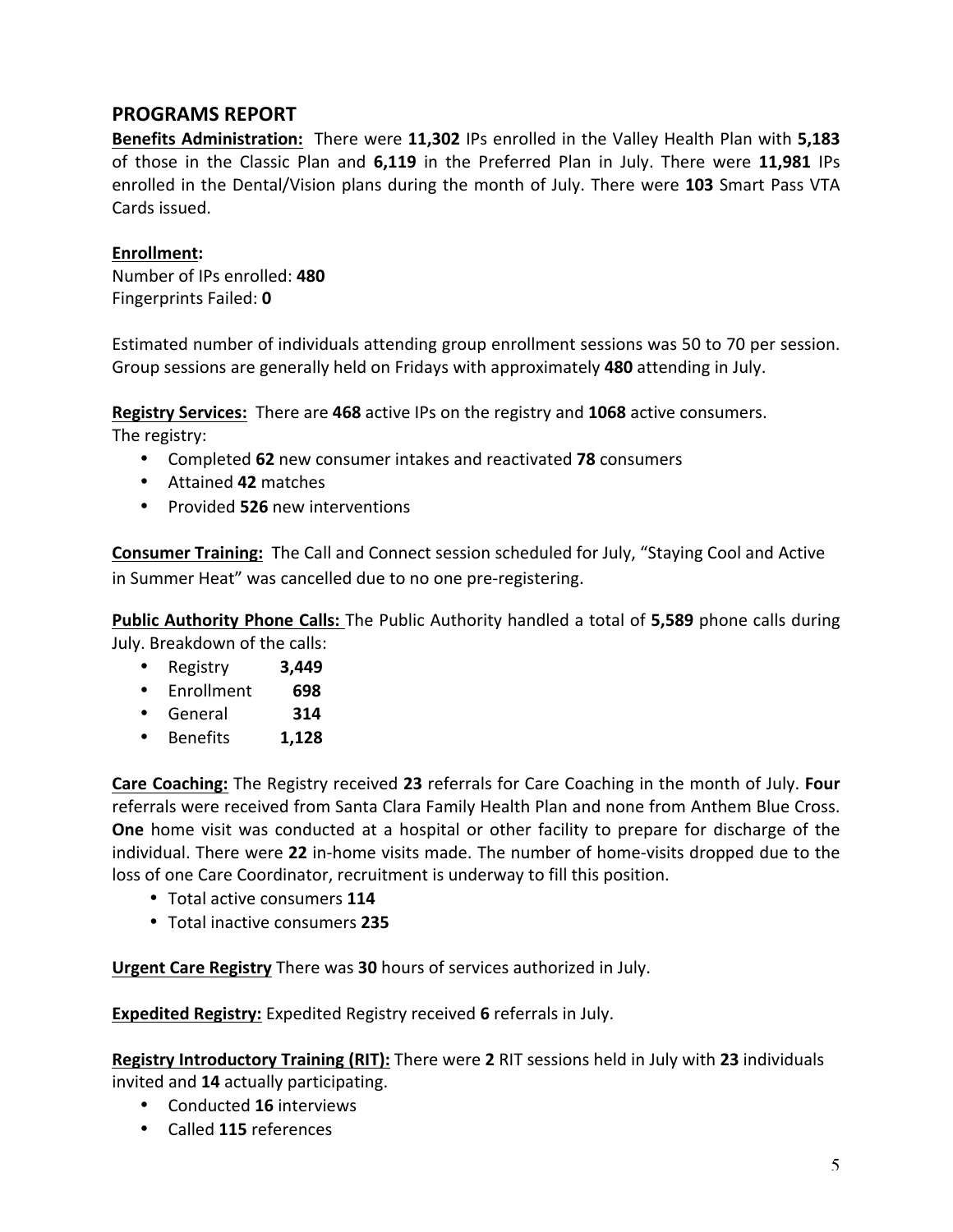- Completed 53 reference checks
- Added 9 new IPs to the registry

**IP Trainings Provided:** There were no training sessions held in July. The next semester of classes will start in September. The new class training schedules will be mailed to all IHSS providers in August.

**Over Time Training:** There were 4 IPs who were provided training/counseling on overtime issues and how to properly complete their timesheet.

**Consumer Newsletter:** The Summer addition of the Consumer Connection newsletter was mailed in July to 23,570 IHSS consumers. The newsletter has valuable information and can be viewed on the PA website using this link: http://www.pascc.org/resources/newsletter.html.

**Timesheet Training Video on PA Website:** The Public Authority developed a great new video that instructs providers on how to complete their timesheets and prevent OT issues. It is quite thorough and easy to understand. The video was viewed 3,765 times during the month of July. The video can be viewed at: http://www.pascc.org/services/TimeSheetVid.html.

Mary announced that the Registry is very short staffed at this time. There has been multiple staff contacted by headhunters and offered higher paying jobs. The Registry Manager position is vacant as well. Interviews are underway and Mary is hoping to have new staff onboard soon. Unfortunately, the current salaries are low and not competitive and Mary is preparing an informational document to present to the county to show the disparity between staff salaries in Santa Clara County versus others across the state. The recruitment process and getting new staff trained will take time. There will have to be a lot of patience and understanding while the PA goes through this difficult transition in getting things back to normal.

Mary reported on a conference she attended on Evidence Based Organizations. Mary is now a certified EBO professional and in a position to assist in this effort. It recognizes the abilities and accomplishments organizations demonstrate in evidence-based policies, programs and practices. EBOs develop systems practices with measurable unbiased statistical data. This provides clarity on the value of services provided by an organization. There is a certification process to become a EBO, this is a long term goal and long term thinking towards potential grants, funding. More work to come but overall it was a good conference with quite a bit of information.

The new training class schedules were mailed out to all providers in the county, over 24,400, and staff is currently taking class registrations. A new issue that the PA has never encountered before is not seeing the high call volume typical after mailing the class schedule. It appears the demand for classes is dropping. Not sure what is going on and hope it is just an anomaly so classes will have full headcount when sessions begin. This is a high priority staff will be monitoring and if necessary, steps will be taken to try to fill the classes.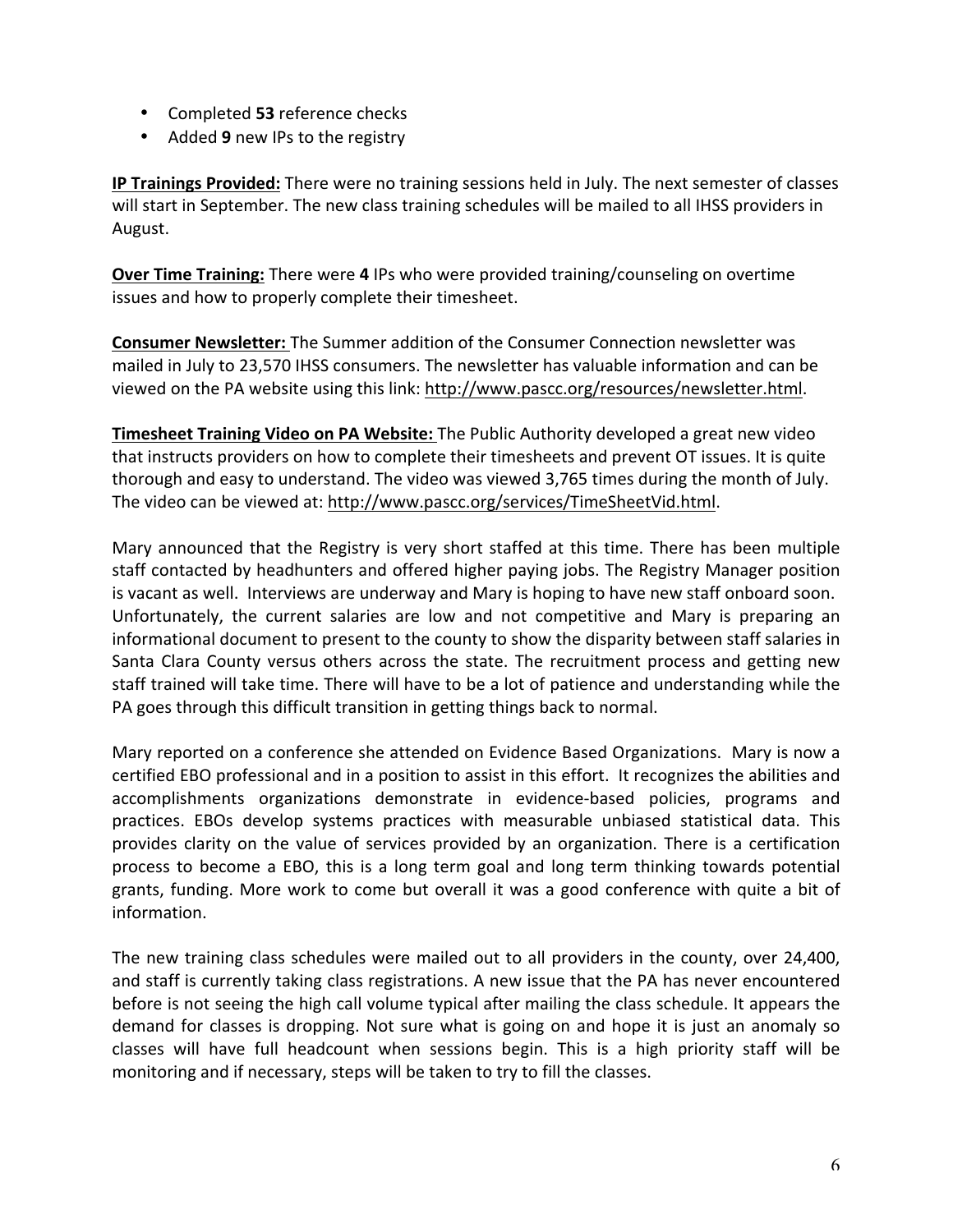**California IHSS Consumer Alliance Report (CICA):** Janie Whiteford encourages everyone to participate in the CICA monthly conference calls scheduled on the  $3<sup>rd</sup>$  Wednesday of the month at 10am. CICA continues to work collaboratively with CAPA on current issues at hand.

Janie suggested to review the AB budget and to possibly give money to CICA at year end. Mary did verify that the \$500.00 dues have been paid already. Janie mentioned that the funding received pays for various items such as:

- CICA salaries (1 part-time Executive Director)
- regional meetings
- website updates
- travel for folks like Charlie Bean and Cindy Calderon

CICA asked for Advisory Committees willing to host a regional meeting. This AB offered to host one in Santa Clara County. A discussion regarding the CICA Regional meeting possible dates are first or second Saturday of February 2019. Cheryl would like the AB to move forward and have the meeting at Stanford, in one of their lecture halls. Cheryl has been in contact with Stanford, they are willing to help host this meeting.

There is a problem with parking there at Stanford and this issue would have to be addressed and handled appropriately in order to finalize meeting venue there at that spot. Cheryl stated that the State Council on Developmental Disabilities would like to help plan this meeting as well.

After further discussion it was determined an ad-hoc committee is needed to work on this. Need to confirm date, need agenda items. (Consult with CICA on their plan since this is a CICA Regional Meeting) Volunteers for the ad-hoc committee: Cheryl, Janie, Bob. Mary will setup and Janie will follow up.

Report from Social Services Agency: Terri Possley was not in attendance but emailed Mary her talking points.

- Announcement of attached flyer for Senior Safari 2018. Serves as a reminder, not new information. (distributed flyer to all)
- Announcement of attached flyer for Seniors' Agenda Network Summit for August. (distributed flyer to all)
- First Vietnamese Vegetarian Senior Center and Congregate Meal Site opened on 8/10/18. Viet Tu Te is located at 765 Story Road, San Jose, CA 95122. Meals served to seniors every Friday, Saturday, and Sunday at 11:00am.
- Working on IHSS Annual Report. Due to DAAS Director by 9/10/18. Will incorporate ideas from Advisory Board re: augmenting IHSS staff is needed to provide quality services which are connected to Whole Person Care and that it would save the county money.

Mary announced the Annual Report is in production and will be presented at the CSFC meeting on October 10<sup>th</sup> at 9am.